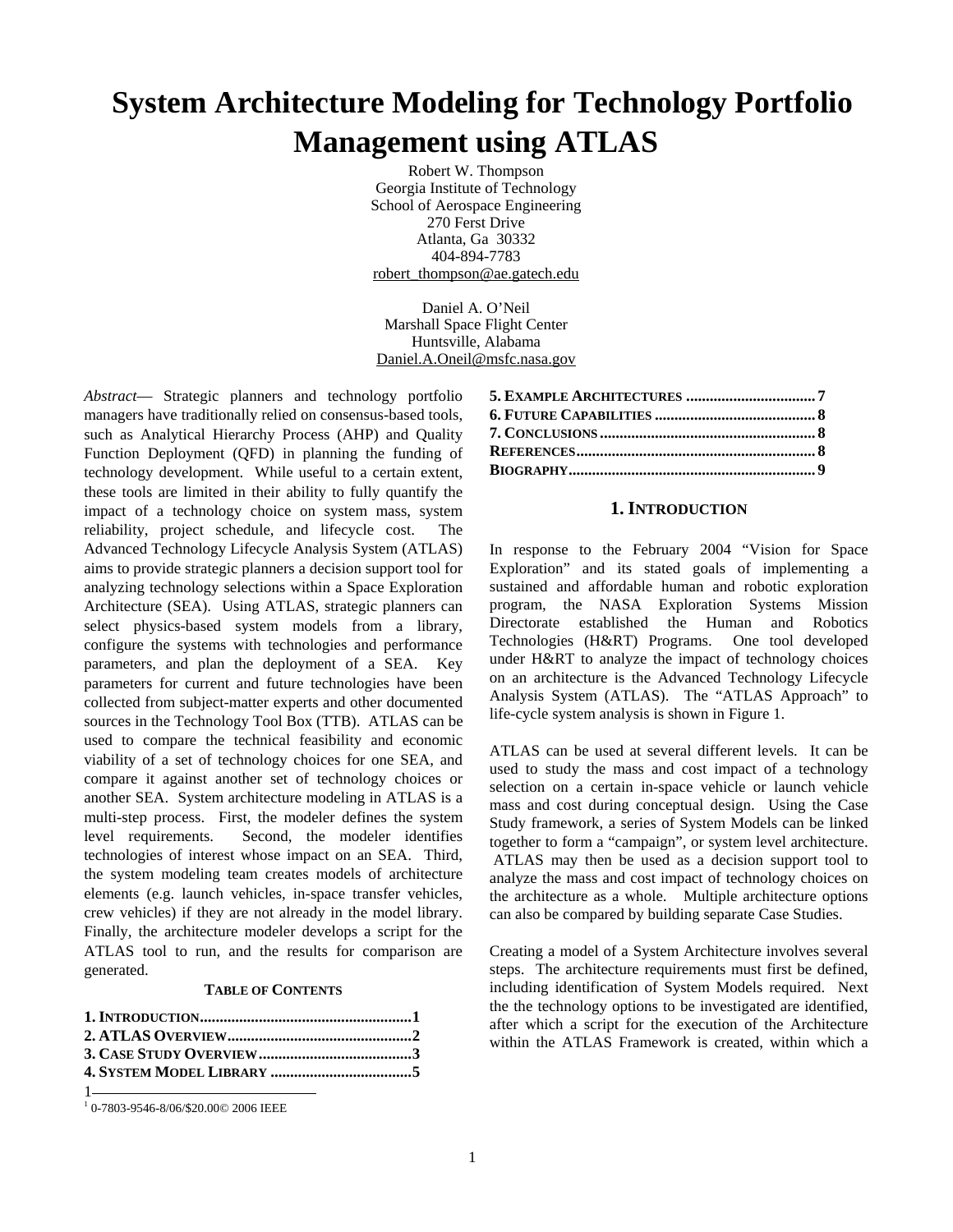

"ATLAS" Approach Advanced Technology Life-cycle Analysis System

Figure 1 – ATLAS Overview [1].

campaign schedule (based on flight rate) for the lifecycle cost of the architecture is outlined.

# **2. ATLAS OVERVIEW**

ATLAS has several elements that each provides an element of functionality for the overall tool. Because it is an Excel based tool, each element is a collection of Excel worksheets that interacts with the other Excel sheets via Visual Basic for Applications (VBA) code. Four Excel workbooks contain the worksheets and macros for the user interface: the controller, the integrator, and the accumulator. The Technology Tool Box (TTB) is a repository for current and future technology performance data that is used to analyze different technology funding scenarios. The Model Library is the collection of system models that make up the options for vehicles and surface elements that can be modeled for cost and mass with different technologies. Finally, each Case Study provides a script for ATLAS to run a collection of System Models in a certain order, simulating a certain architecture for accomplishing a goal (e.g. putting three men on the moon) once or multiple times.

### *ATLAS Framework*

ATLAS is made up of many Excel workbooks, but for a beginner there are a few important worksheets that one should be familiar with. One important task of the ATLAS

Framework is to coordinate the transfer of data between the various ATLAS elements.

The ATLAS User Interface (AUI) is the first thing the user sees upon opening ATLAS. It provides a starting point from which to load case studies, analyze individual vehicles, and view the mass and cost results of the analyses. Individual System Models may be run through the ATLAS User Interface (AUI) via a pull-down menu on the ATLAS toolbar (Figure 2). The AUI loads a default Case Study whenever it is opened. The user can load a new Case Study, save the current Case Study, or run a Script from the ATLAS toolbar (Figure 2).

The code for the data transfer is mostly contained in the SIAM\_Controller worksheet. The basic functionality for the SIAM\_Controller is as follows:

- 1. Open the System Model (selected either in Menu Mode by the user or as part of a Script)
- 2. Transfer user input data into the System Model
- 3. Transfer technology data into the System Model from the TTB
- 4. Run code within the System Models (if any)
- 5. Transfer model outputs (system mass breakdown and other information needed for cost estimation) to other worksheets for cost estimation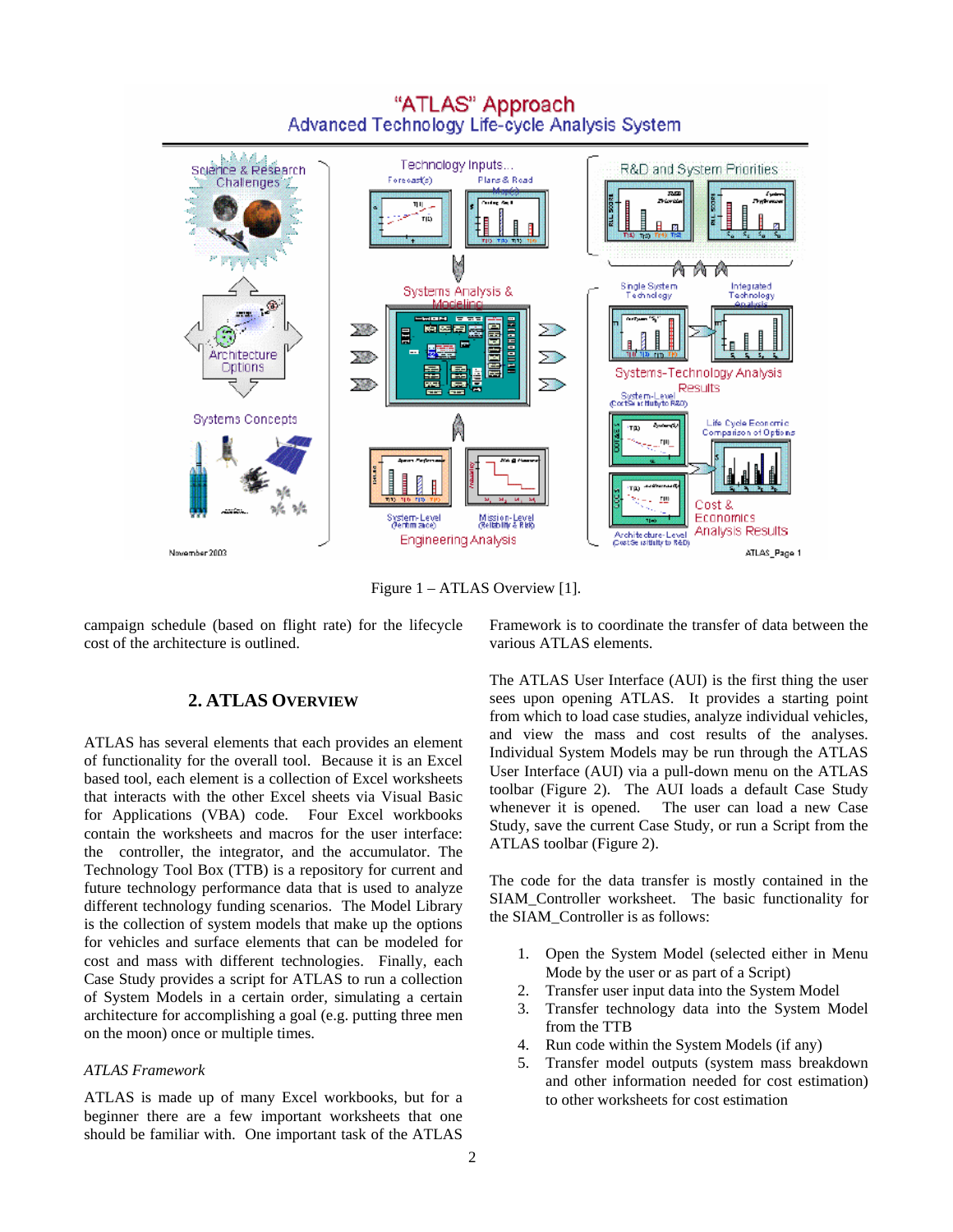

Figure 2 - ATLAS Toolbar.



Figure 3 - Model Execution Flow Diagram [1]

6. Close the System Model (without saving), and open the next model for analysis.

A more detailed flow diagram of this process is shown in Figure 3.

#### *Technology Tool Box*

The Technology Tool Box is of importance to System Model and Case Study developers because it is the repository for technology metric information within ATLAS. The TTB is organized according to a WBS developed by John Mankins [REF] to categorize

technologies in a logical and functional manner. Each technology has a series of metrics that define its performance capabilities. For example, a rocket propulsion technology will have a Thrust metric, and a Specific Impulse metric, among others. Technology forecasting by technologists and disciplinary specialists has also been performed on some technologies and metrics, and this data is made available through the use of the Time Frame concept. The ATLAS "Time Frame" goes from 0 to 10, with 0 being today (2005). Each step represents three years. Therefore, Time Frame 10 contains the state of the art technology metrics for 2032. In theory, if proper forecasting on a metric has been performed, a metric should improve in performance if funding is being applied, or stay the same if there is no funding for that particular technology.

In order to analyze the impact of a particular technology choice on architecture, the System Architect should first check the TTB to see if it has been included and all necessary data is present. The TTB is still a work in progress, and values for all metrics have not yet been entered.

## **3. CASE STUDY OVERVIEW**

Each Case Study is a set of instructions for the ATLAS Framework to run a simulation of architecture. The most important parts of the Case Study are the introductory cartoon of the architecture, the Interface Control Data, the Script, the Mission Definition, and the Campaign Profile.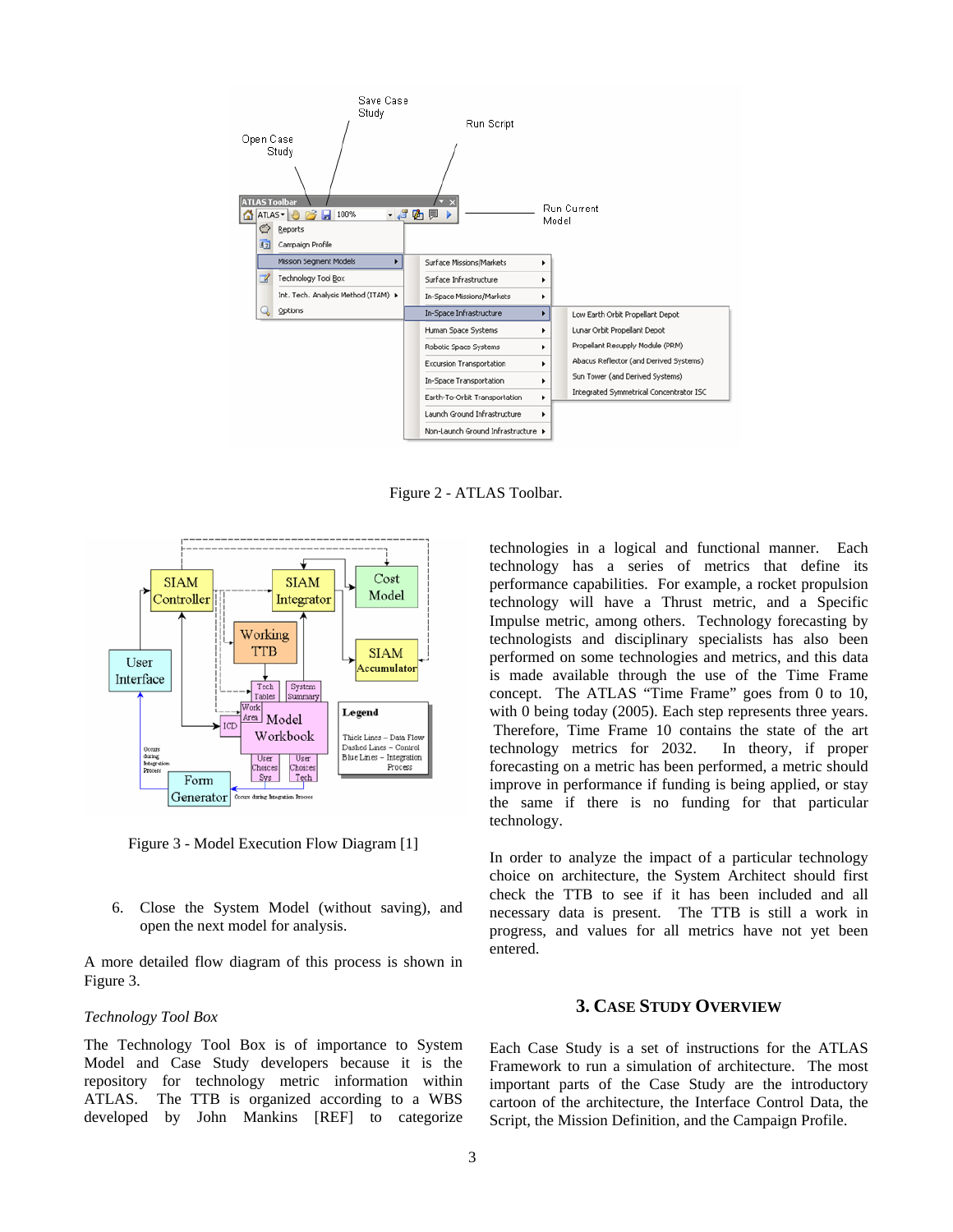

Figure 4 - Point of Departure Architecture [2]

#### *Introduction*

An important part of the Case Study is the introductory cartoon of the architecture that is being modeled. A sample cartoon is shown in Figure 4. This format is preferable for portraying Moon and Mars exploration missions because of the ability to show all of the required launches, as well as all of the necessary in-space elements required by the architecture.

#### *Interface Control Data*

The Interface Control Data (or ICD) sheet of each Case Study should show each input and its default value for each model used in the Case Study. The purpose of this sheet is to provide a link between the Case Study and the AUI for the transfer of input data in the Script. When the user loads a Case Study through the AUI, the Case Study ICD is copied into the AUI, from which inputs are copied by the SIAM Controller during the execution of a Script. The ICD also serves as a quick reference for the Case Study author to verify input names and values when making the Script page.

#### *Script*

Once an architecture has been defined, it is broken into "missions" (see *Mission Definition* below). This is usually done by making each mission a single launch from Earth. The models that are run for each mission include the payloads and the launch vehicle. Because the launch vehicle sizing depends on the size of its payloads, the models are typically run in "top-down" order. For example, a single Apollo mission could be accomplished with a single mission, because there was only one Saturn V launch per lunar mission. The models would therefore be run in the following order:

- 1. Lunar Module
- 2. Command Module
- 3. Service Module
- 4. Saturn V

In this case, it is important that the Command Module be sized before the Service Module, because the propellant mass in the Service module depends on the mass of the Command Module.

The Script provides a place to link together these dependent payload masses so that the outputs of one or more models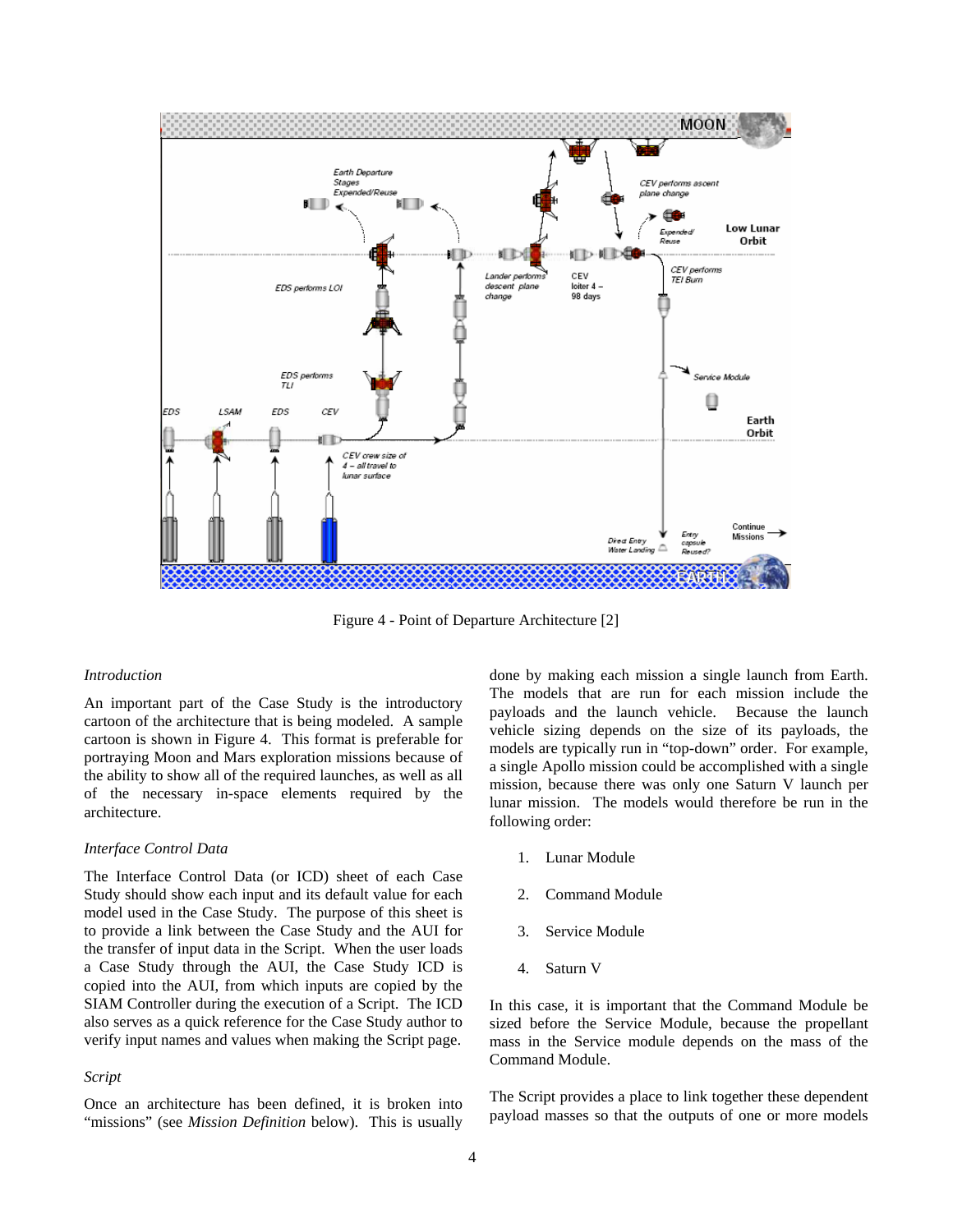| A                 | B           | $\mathbb{C}$      | D                 | E                 | F          | G          | H                 |                | J                 |
|-------------------|-------------|-------------------|-------------------|-------------------|------------|------------|-------------------|----------------|-------------------|
|                   | Manifest 1  | <b>Manifest 2</b> | <b>Manifest 3</b> | <b>Manifest 4</b> | Manifest 5 | Manifest 6 | <b>Manifest 7</b> | Manifest 8     | <b>Manifest 9</b> |
| <b>Total Wet</b>  | 440         | 20474.0           | 5587.0            | 13892.0           | 71569      | 51864.0    |                   |                |                   |
| Dry               | 440         | 6828.0            | 5089.0            | 4574.0            | 7134       | 5706.0     |                   |                |                   |
| <b>Mission 3</b>  | Label       | <b>Manifest#</b>  | Input 1           | Input 2           | Input 3    | Input 4    | Input 5           | Input 6        | Input 7           |
| Eagle             | <b>LSAM</b> | $\overline{2}$    | 440               | 100               | 14         | 0          | Ū.                | 1.5            | $\overline{4}$    |
| Centurion         | Centurion   | 10                | 19910.4           | N                 | 8          | 30         | RD180             |                |                   |
| <b>Mission 4</b>  |             |                   |                   |                   |            |            |                   |                |                   |
| Capsule           | Capsule     | 3                 | Reentry Vehicle   | $\overline{4}$    | 14         | 9          | 0                 | 4              | Solar Arrays      |
| <b>PPM</b>        | <b>PPM</b>  | 4                 | 3                 | 3                 | 5          | 5587.0     | 7                 | $\overline{4}$ | Ÿ                 |
| Delta4            | Delta4      | 11                | LEO               | 100               | 13892.0    | 5          |                   |                |                   |
| <b>Mission 1</b>  |             |                   |                   |                   |            |            |                   |                |                   |
| Manticore         | EDS1        | 5                 | 3                 | 3                 | 1          | 19910.4    | 0.                | Υ              | Υ                 |
| Centurion         | Centurion   | 12                | 51658.6           | N                 | 8          | 30         | <b>RD180</b>      |                |                   |
| <b>Mission 2</b>  |             |                   |                   |                   |            |            |                   |                |                   |
| Manticore         | EDS2        | 6                 | 3                 | 3                 | 1          | 13892.0    | $\overline{a}$    | ٧              | γ                 |
| Centurion         | Centurion   | 13                | 37972.0           | Ñ                 | 8          | 30         | <b>RD180</b>      |                |                   |
| <b>End Script</b> |             |                   |                   |                   |            |            |                   |                |                   |
|                   |             |                   |                   |                   |            |            |                   |                |                   |
|                   |             |                   |                   |                   |            |            |                   |                |                   |
|                   |             | time on LS/loite  |                   |                   |            |            |                   |                |                   |
|                   |             | crew number       |                   |                   |            |            |                   |                |                   |
|                   |             | CEV Volume        |                   |                   |            |            |                   |                |                   |
|                   |             |                   |                   |                   |            |            |                   |                |                   |
|                   |             |                   |                   |                   |            |            |                   |                |                   |

Figure 5 - Sample Case Study Script

| <b>MISSION</b> | 4                        |                                                 | <b>Deliver Crew to Moon and Back</b> |                  |             |            |                 |                    |
|----------------|--------------------------|-------------------------------------------------|--------------------------------------|------------------|-------------|------------|-----------------|--------------------|
|                |                          | Event No. A T (days) Mission Event No. Launches |                                      | Sustem           | Payload 1   | Payload 2  | <b>Location</b> | <b>Destination</b> |
|                |                          | Launch                                          |                                      | Delta4           | Capsule     | <b>PPM</b> | KSC             | LEO.               |
| 2              |                          | Orbit Insertion                                 |                                      | Capsule          | <b>PPM</b>  |            | LEO.            | LEO.               |
| 3              |                          | <b>Rendezvous</b>                               |                                      | EDS2             | Capsule     | <b>PPM</b> | LEO.            | LEO.               |
| 4              | 3                        | Space Transfer                                  |                                      | EDS2             | Capsule     | <b>PPM</b> | LEO.            | Moon               |
| 5              | $\sim$                   | Orbit Insertion                                 |                                      | EDS <sub>2</sub> | Capsule     | <b>PPM</b> | Moon            | LLO.               |
| 6              |                          | Rendezvous                                      |                                      | Capsule          | <b>LSAM</b> | <b>PPM</b> | LLO.            | LLO.               |
|                | $\overline{\phantom{a}}$ | Crew Transfer                                   |                                      | LSAM             | Capsule     | <b>PPM</b> | LLO.            | LLO.               |
| 8              | 3                        | <b>Deorbit/Land</b>                             |                                      | <b>LSAM</b>      |             |            | LLO.            | Lunar Surface      |
| 91             |                          | Launch                                          |                                      | LSAM             |             |            | Lunar Surface   | LLO.               |
| 10             |                          | Rendezvous                                      |                                      | LSAM             | Capsule     | <b>PPM</b> | LLO.            | LLO.               |
| 11             | $\overline{\phantom{a}}$ | Crew Transfer                                   |                                      | <b>LSAM</b>      | Capsule     | <b>PPM</b> | LLO             | LLO.               |
| 12             | $\overline{\phantom{a}}$ | Separate                                        |                                      | Capsule          | <b>PPM</b>  |            | LLO             | LLO.               |
| 13             | 3                        | Space Transfer                                  |                                      | Capsule          | <b>PPM</b>  |            | LLO.            | Earth              |
| 14             | $\overline{\phantom{a}}$ | Separate                                        |                                      | Capsule          |             |            | Earth           | Earth              |
| 15             | $\overline{\phantom{a}}$ | <b>Enter/Land</b>                               |                                      | Capsule          |             |            | Earth           | Earth Surface      |
| 16             | $\overline{\phantom{a}}$ |                                                 |                                      |                  |             |            | Earth Surface   |                    |

Figure 6 - Sample Mission Definition

(Command and Service Module Gross Mass) become the inputs to the next model (Saturn V Payload Mass). This is achieved through the "Manifest" fields at the top of the Script page. The Script is also where common inputs between models can be entered, maintaining consistency in the architecture. For example, the Command Module model may require an input for "Number of Crew" in order to size the required volume of the crew capsule; likewise, the Service Module may require the same input in order to size life support or power systems. Consistency between these models is ensured using a single page for such inputs shared between models.

The Script page is also the place to change technology choices. All model inputs are shown on the Script page, and can be confirmed with the ICD page or with the model itself (the Script page displays only the current value of each input, but the inputs are numbered, rather than named – hence the need for the ICD page, which shows the input names and values for all models).

If, perhaps, the author of a Case Study enters a value into the Case Study Script that is either 1) out of range of that particular input, or 2) not a valid option as specified by the model, the Script will run with the default value for that input, and an error will be generated and reported to the user after the Script has run. If, for example, the author or analyst makes a Script that analyzes a 5-person Apollo Architecture, if the launch vehicle payload (Lunar Module and Command and Service Module mass) exceeds the maximum payload of the Saturn V, an error will be reported to the user.

The Case Study Script, shown in Figure 5, is organized into missions corresponding to the Point of Departure architecture shown in Figure 4.

### *Mission Definition and Campaign Profile*

The Mission Definition page is useful for laying out an architecture. A sample mission definition is shown in Figure 6. If the Case Study author wishes to see the a life cycle cost curve, he or she writes a campaign profile that establishes the launch dates for each separate mission in the campaign. If several flight rates are being considered (one mission per year versus four missions per year), multiple campaign profiles can be generated and switched between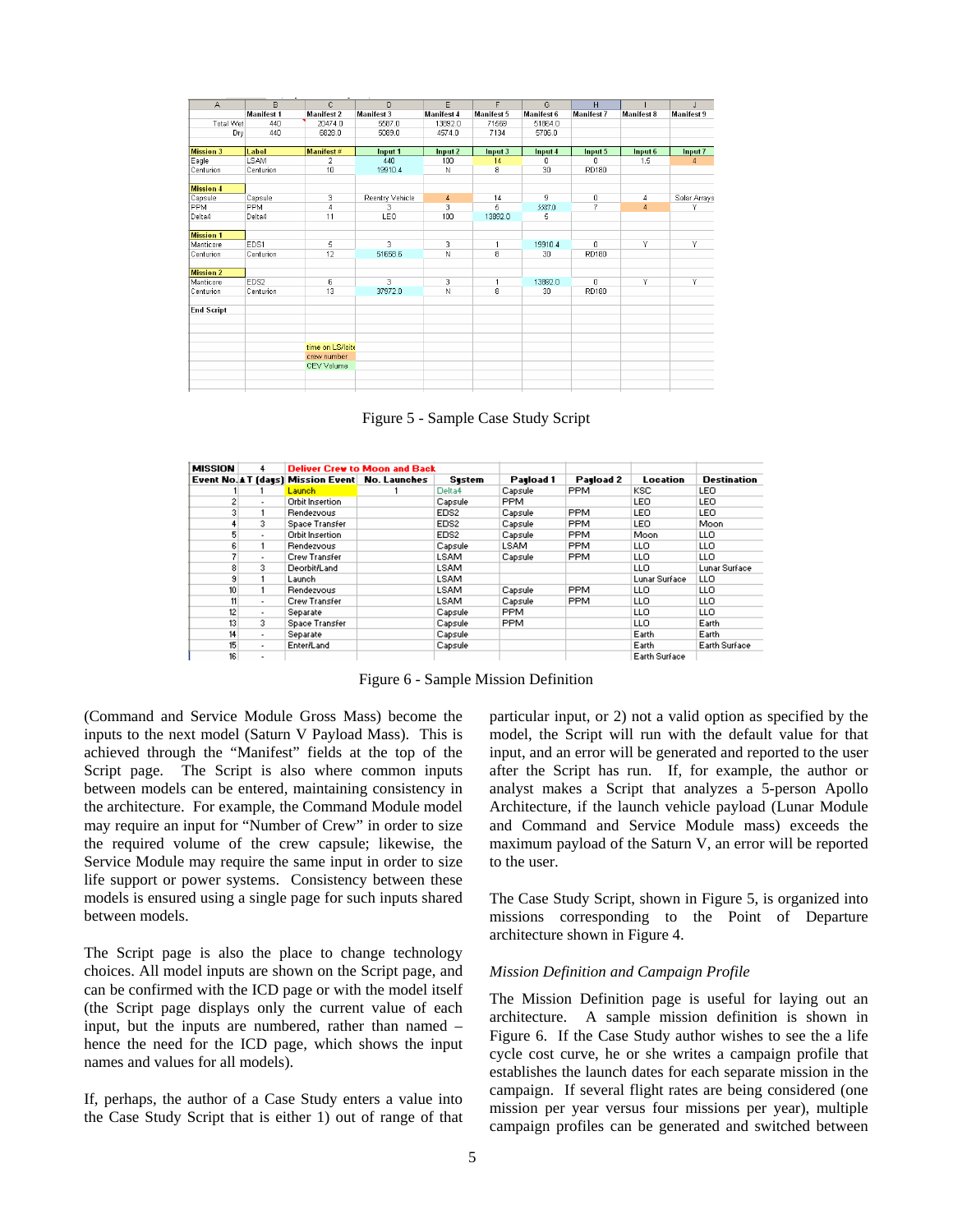via the "Crews Per Year" input on the "Missions" page of the Case Study workbook.

## **4. SYSTEM MODEL LIBRARY**

The ability of ATLAS to accurately model a Space Exploration Architecture depends on the availability of ATLAS models that are representative of the elements of that SEA. The System Model Library is the collection of physics-based and historical-based models that have been produced for ATLAS. These models fall into several categories:

- 1. Historical Vehicles (examples: Space Shuttle, Eagle Lunar Lander, Saturn V)
- 2. Conceptual Launch Vehicles
- 3. Conceptual In-Space Transportation Vehicles
- 4. Conceptual Crew Capsules and Entry Vehicles
- 5. Conceptual Surface and In-Space Infrastructure

Models have been developed by engineers at Marshall Space Flight Center, Johnson Space Center, the Jet Propulsion Laboratory, SAIC, and the Georgia Institute of Technology.

## *Historical Vehicles*

Among the historical vehicles modeled in ATLAS are several launch vehicles, including the Space Shuttle, Delta IV, Atlas V, and the Saturn V (for comparison with the Apollo architecture). These historical vehicles are important for calibration of ATLAS cost estimation methodology used for other conceptual models. For example, if the Apollo architecture is modeled, the estimated cost should match the real cost of the Apollo program. In some cases, existing launch vehicles have also been included in future architectures, such as the potential use of EELV (Delta IV and Atlas V) for use in potential lunar architectures.

Other historical vehicles that have been included in the ATLAS model library are the Lunar Module, which can be used to compare against new two-stage expendable lunar lander models (such as the Lunar Surface Access Module – LSAM), and the Command and Service Module (CSM) from the Apollo program.

## *Conceptual Launch Vehicles*

Several conceptual launch vehicles have been designed, principally by the Georgia Tech model development team. These designs are typically parametric models of single point designs efforts performed by the Space Systems Design Lab (SSDL) at Georgia Tech. These models generally utilize propulsion and structural technology information from the TTB, allowing the user to vary those parameters and see the resulting impact on performance. The Centurion conceptual expendable launch vehicle is shown in Figure 7. It is a cargo launch vehicle that utilizes shuttle-derived elements (such as solid-rocket boosters) [3].

#### *Conceptual In-Space Transportation Vehicles*

The in-space transportation models that have been developed include chemical upper stages for lunar transfer, similar to the Saturn IVB and solar electric transfer vehicles for lunar or Mars transfer. Another model that has been developed is the Artemis reusable lunar lander, which has options for refueling in lunar orbit or on the lunar surface (depending on the infrastructure options available) [4]. The Artemis lander is shown in Figure 8.

## *Conceptual Crew Capsule and Entry Vehicles*

These models have been developed to simulate a number of crew module configurations, including Apollo-style capsules, as well as next-generation biconic configurations. Key technologies include power generation, structures, avionics, and environmental control. Tempest is an example of a next-generation reusable CEV for lunar missions [5], and is shown in Figure 9.

#### *Conceptual In-Space and Surface Infrastructure*

The infrastructure models are chiefly power generation and propellant storage. Many architectures featuring reusable transportation systems require either pre-deployment of propellant, or in-situ generation of propellant. In either case, a storage facility is required, and frequently requires the capability to store cryogenic propellants and propellants for electric propulsion (such as Xenon or Krypton). Other infrastructure models include the Space Solar Power model, and there are plans for models of surface power and propellant generation facilities.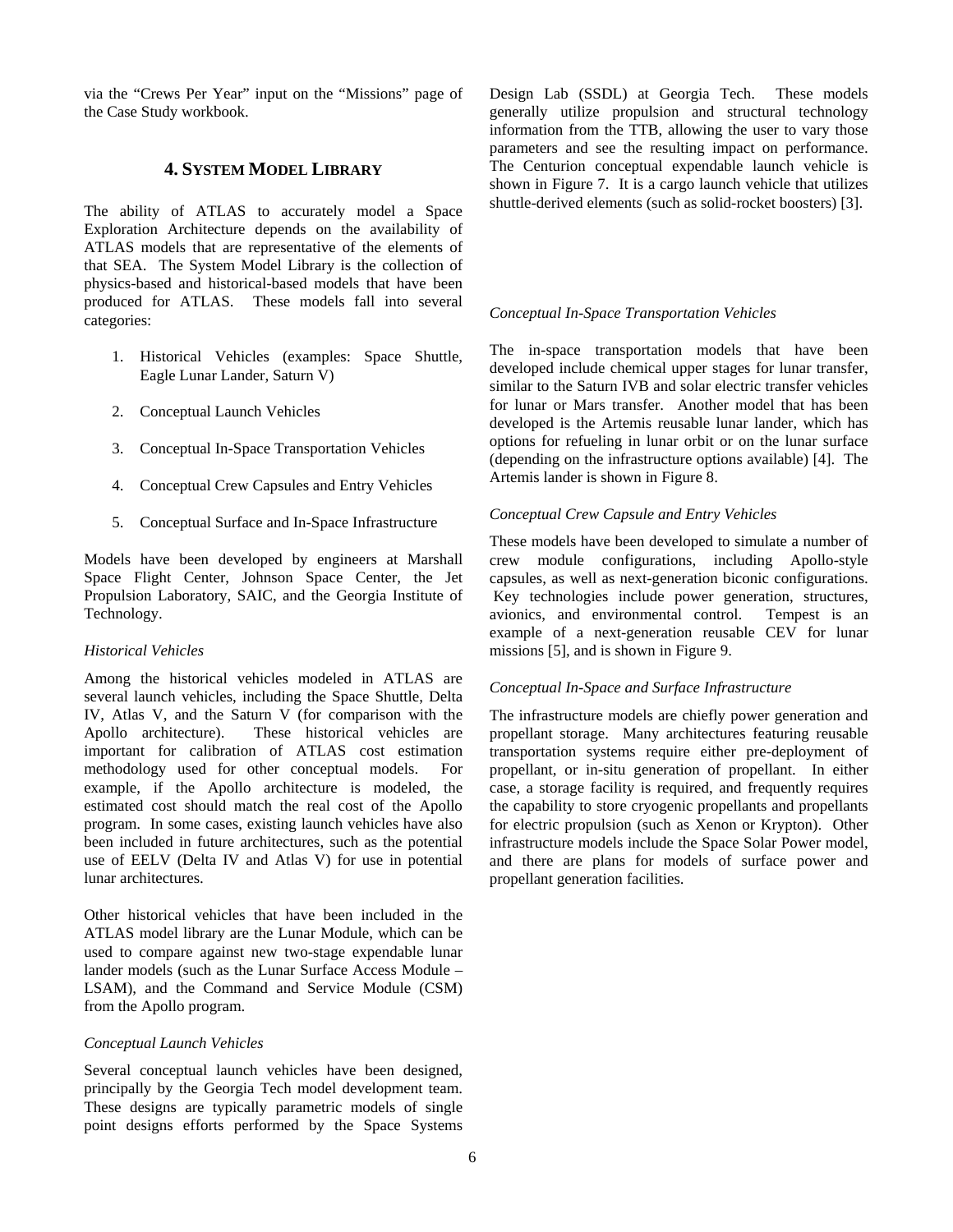

Figure 7 - Centurion Conceptual Launch Vehicle [3]

Shuttle SRBs). The crew-launch is baselined on a humanrated EELV (Delta IV). The results from ATLAS for the POD architecture using all LOX/LH2 propulsion systems and current technologies for power and structures are shown in Figure 11.



Figure 9 - Tempest Reusable Crew Exploration Vehicle [5]



Figure 8 - Artemis Reusable Lunar Lander [4]

# **5. EXAMPLE ARCHITECTURE**

Among the lunar exploration architectures that have been investigated using ATLAS, the Point of Departure architecture (produced by the requirements division of the Exploration Systems Mission Directorate at NASA Headquarters) is one the simplest, and is a logical architecture given the current technologies and launch vehicles currently available. The architecture, shown in Figure 4, utilizes four launches per manned lunar mission. These launch vehicles have been modeled as Centurion launches, because it is a conceptual non-human-rated launch vehicle that utilizes shuttle derived components (namely the



## Figure 10 – Low Lunar Orbit Depot [6]

The first and second "humps" show the cost of development of the systems and the production costs respectively. The cost of each system as well as technology developments within the various system appear on this lifecycle cost chart.

In order to perform a trade study, an analyst could change technology or other system options (propulsion system, number of crew, etc.) in the Case Study script, and then rerun the ATLAS simulation.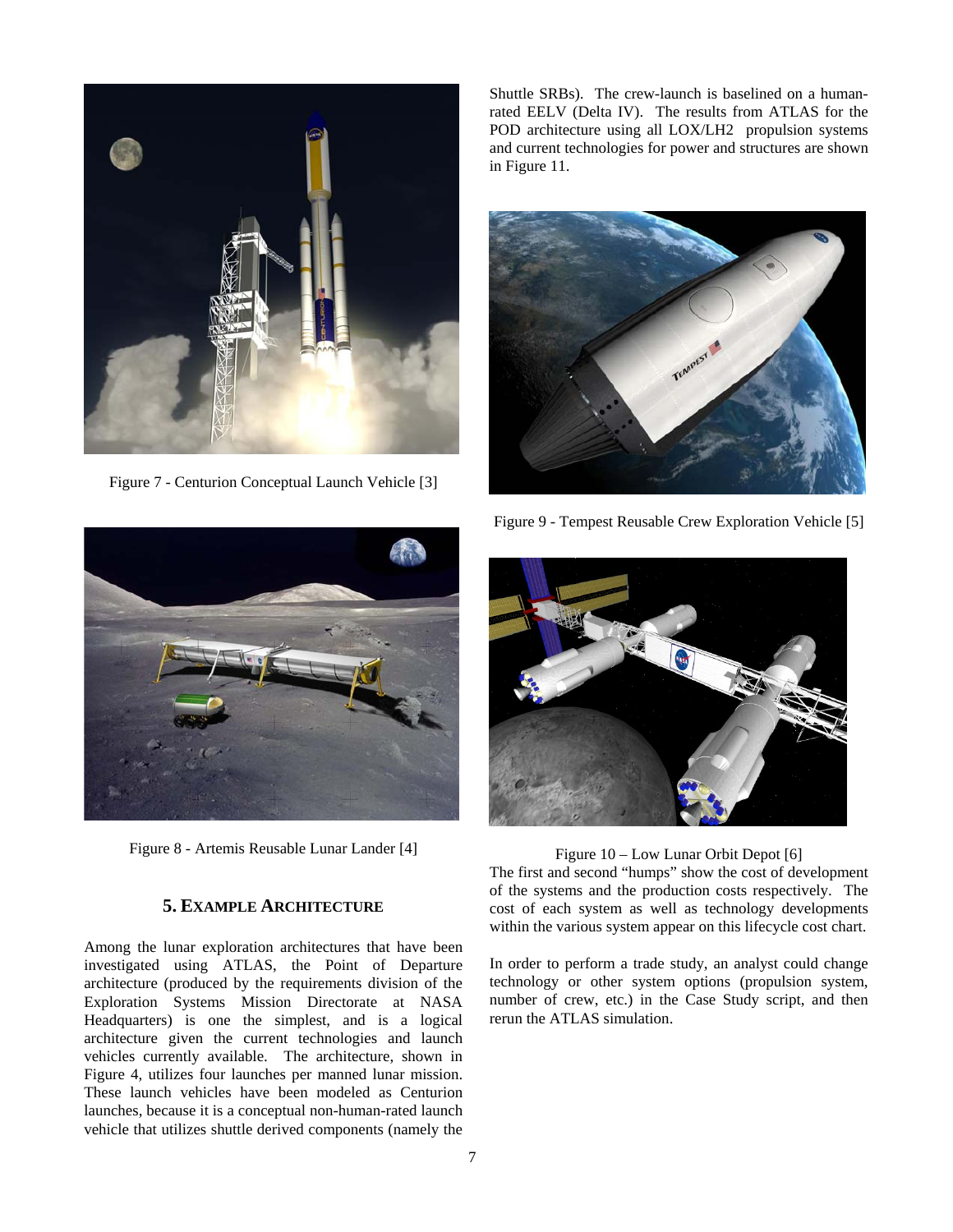

Figure 11 – POD Architecture Life-Cycle Cost

## **6. FUTURE CAPABILITIES**

The current exclusively Excel based version ATLAS is a prototype. Certain elements of ATLAS lend themselves to different formats, which would make the execution of the tool more efficient. For example, the TTB may eventually be migrated to a database, rather than the 10+ megabyte Excel sheet currently in use. Additionally, the script functionality of the Case Study may be replaced with a discrete-event-simulation code written in the Java-based Ptolemy II environment (developed at UC Berkeley). The important aspect of these future environments is that they should be able to interact with other parts of ATLAS that are well suited to Excel, such as the system models, and ensuring this capability is a current focus of the ATLAS team. Another current task is the creation of a "what-yousee-is-what-you-get" style Case Study generator. This will allow the faster generation of new architectures, and simplify the process of performing trade studies on current architectures.

## **7. CONCLUSIONS**

In making decisions for strategic planning, there is a need for physics and historical based tools that can make predictions of performance and cost quickly and inexpensively. In replacing consensus based methods that could be tainted by the bias of the individuals involved, ATLAS is limited only by the technologies in the TTB and

the models in its model library. Using ATLAS will ensure that all analyses utilize the same technology information and the same cost models, making direct comparison between analyses possible.

#### **REFERENCES**

- [1] Daniel O'Neil and John Mankins. The Advanced Lifecycle Analysis System (ATLAS). 2004 International Astronautical Conference. IAC-04-IAA.3.6.3.01.
- [2] Michael F. Lembeck. ESMD Requirements Division. Requirements Process Overview. February 2005.
- [3] David A. Young, John R. Olds, et al. Centurion: A Heavy-Lift Launch Vehicle Family for Cis-Lunar Exploration. AIAA 2004-3735.
- [4] David A. Young, John R. Olds, et al. Artemis: A Reusable Excursion Vehicle Concept for Lunar Exploration. AIAA 2005-4010.
- [5] Virgil Hutchinson, John R. Olds, et al. Tempest: Crew Exploration Vehicle Concept. AIAA 2005-4190.
- [6] Don Perkinson. Low Lunar Orbit Depot ATLAS Model.